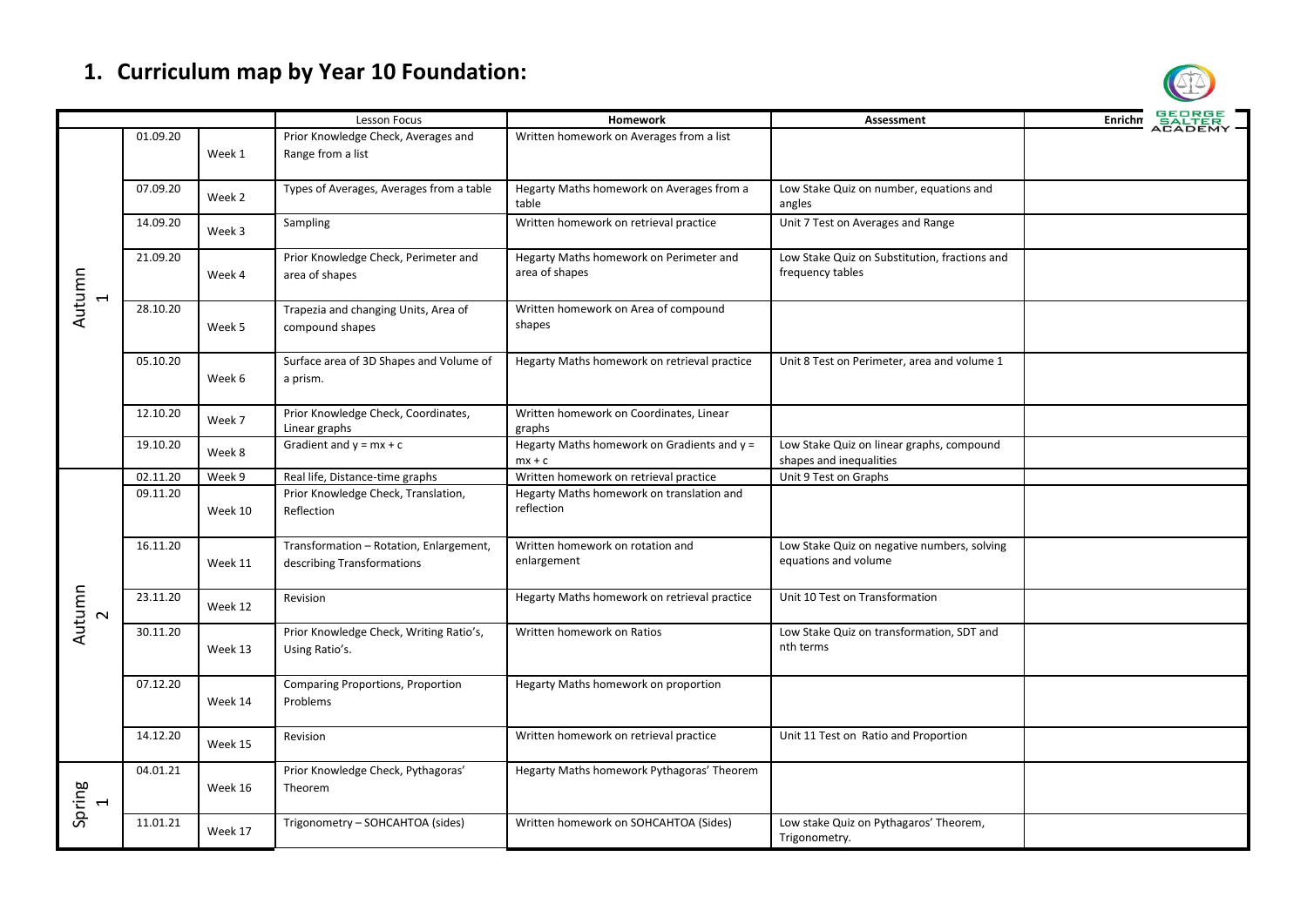|                                    | 18.01.21 | Week 18 | Trigonometry - SOHCAHTOA (angles),<br>Problems working out length and angles. | Hegarty Maths homework on SOHCAHTOA<br>(Angles)            |                                                                                    |  |
|------------------------------------|----------|---------|-------------------------------------------------------------------------------|------------------------------------------------------------|------------------------------------------------------------------------------------|--|
|                                    | 25.01.21 | Week 19 | Prior Knowledge check, Calculating<br>Probability                             | Written homework on retrieval practice                     | Unit 12 test on Right-angled triangles                                             |  |
|                                    | 01.02.21 | Week 20 | Two Events, Experimental Probability,<br>Venn diagrams                        | Hegarty Maths homework on probability                      |                                                                                    |  |
|                                    | 08.02.21 | Week 21 | <b>Tree Diagrams</b>                                                          | Written homework on Tree diagrams                          | Low Stake Quiz on area, BODMAS, frequency<br>tables and                            |  |
|                                    | 22.02.21 | Week 22 | Revision                                                                      | Hegarty Maths homework on retrieval practice               | Unit 13 on Test Probability                                                        |  |
| Spring<br>2                        | 01.03.21 | Week 23 | Prior Knowledge Check, Percentages and<br>growth and decay                    | Written homework on Percentages/ Growth<br>and decay       |                                                                                    |  |
|                                    | 08.03.21 | Week 24 | Compound Measures,                                                            | Hegarty Maths homework on Compound<br>Measures             | Low stake Quiz on SOHCAHTOA, ratios and<br>transformations                         |  |
|                                    | 15.03.21 | Week 24 | Distance, speed and time                                                      | Written homework on Distance, Speed and<br>time            |                                                                                    |  |
|                                    | 22.03.21 | Week 26 | Direct and Inverse Proportion                                                 | Hegarty Maths homework on Direct and Inverse<br>Proportion | Low stake Quiz on simplifying expressions,<br>inequalities and time series graphs. |  |
|                                    | 22.03.21 | Week 27 | Revision                                                                      | Written homework retrieval practice                        | Unit 14 Test on Multiplicative reasoning                                           |  |
|                                    | 29.03.21 | Week 28 | Prior Knowledge Check, 3D Solids, Plans<br>and elevations                     | Hegarty Maths homework on Plans and<br>elevations          |                                                                                    |  |
| $\overline{\phantom{0}}$<br>Summer | 19.04.21 | Week 29 | Accurate drawings and scale drawings,<br>Constructions and Loci               | Written homework on Drawing/Construction<br>/Loci          | Low stake Quiz on Probability, compound<br>measure and Pythagoras                  |  |
|                                    | 26.04.21 | Week 30 | Loci, Regions and Bearings                                                    | Hegarty Maths homework on Bearings                         |                                                                                    |  |
|                                    | 03.05.21 | Week 31 | Revision, Prior Knowledge check,<br>Expanding double brackets                 | Written homework on Expanding Double<br><b>Brackets</b>    | Unit 15 Test on Constructions, loci and<br>bearings                                |  |
|                                    | 10.05.21 | Week 32 | Plotting Quadratic Equations, using<br>quadratic graphs                       | Hegarty Maths homework on Using quadratic<br>graphs        |                                                                                    |  |
|                                    | 17.05.21 | Week 33 | <b>Factorising Quadratic Expressions</b>                                      | Written homework on Factorising Quadratics                 | Low stake Quiz on index notation, scatter<br>graphs and angles.                    |  |
| Summer<br>$\sim$                   | 24.05.21 | Week 34 | Solving Quadratic equations Algebraically,<br>Revision                        | Hegarty Maths homework retrieval practice                  | Unit 16 Test on Quadratic equations and<br>graphs                                  |  |
|                                    | 07.06.21 | Week 35 | Prior Knowledge Check, Circumference<br>and area of a circle.                 | Written homework on Area and circumference<br>of a circle  |                                                                                    |  |
|                                    | 14.06.21 | Week 36 | Semicircles and sectors                                                       | Hegarty Maths homework on Semi circles and<br>sectors      | Revision                                                                           |  |
|                                    | 21.06.21 | Week 37 | Mock Exams                                                                    | Written homework on retrieval practice                     | Low stake Quiz on area/volume,<br>trigonometry and y=mx+c                          |  |